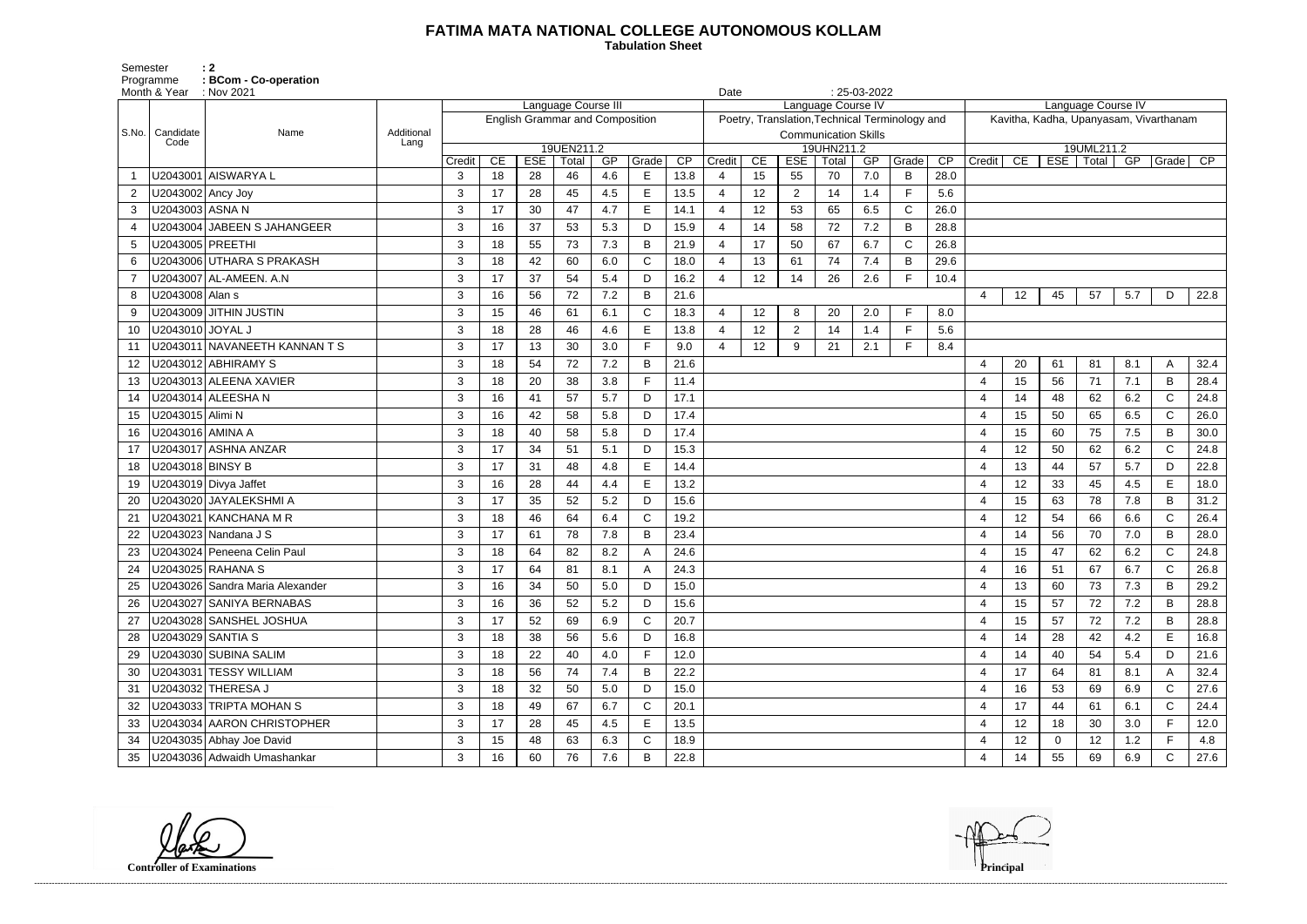|       |                   |                              |            |        |     |     | Language Course III                    |     |             |                 |        |    |     | Language Course IV          |    |                                                |    |                |           |            | Language Course IV                     |     |                |                 |
|-------|-------------------|------------------------------|------------|--------|-----|-----|----------------------------------------|-----|-------------|-----------------|--------|----|-----|-----------------------------|----|------------------------------------------------|----|----------------|-----------|------------|----------------------------------------|-----|----------------|-----------------|
|       |                   |                              |            |        |     |     | <b>English Grammar and Composition</b> |     |             |                 |        |    |     |                             |    | Poetry, Translation, Technical Terminology and |    |                |           |            | Kavitha, Kadha, Upanyasam, Vivarthanam |     |                |                 |
| S.No. | Candidate         | Name                         | Additional |        |     |     |                                        |     |             |                 |        |    |     | <b>Communication Skills</b> |    |                                                |    |                |           |            |                                        |     |                |                 |
|       | Code              |                              | Lang       |        |     |     | 19UEN211.2                             |     |             |                 |        |    |     | 19UHN211.2                  |    |                                                |    |                |           |            | 19UML211.2                             |     |                |                 |
|       |                   |                              |            | Credit | CE. | ESE | Total                                  | GP  | Grade       | $\overline{CP}$ | Credit | CE | ESE | Total                       | GP | Grade                                          | CP | Credit         | <b>CE</b> | <b>ESE</b> | Total                                  | GP  | Grade          | $\overline{CP}$ |
| 36    |                   | J2043037 AJITH ANTO          |            | 3      | 16  | 43  | 59                                     | 5.9 | D           | 17.7            |        |    |     |                             |    |                                                |    | 4              | 12        | 5          | 17                                     | 1.7 |                | 6.8             |
| 37    |                   | U2043038 AKHIL ANTONY        |            | 3      | 15  | 35  | 50                                     | 5.0 | D           | 15.0            |        |    |     |                             |    |                                                |    | $\overline{4}$ | 12        | 12         | 24                                     | 2.4 | E.             | 9.6             |
| 38    |                   | U2043039 Arjun Binu          |            | 3      | 18  | 43  | 61                                     | 6.1 | C.          | 18.3            |        |    |     |                             |    |                                                |    | $\overline{4}$ | 14        | 50         | 64                                     | 6.4 | $\mathsf{C}$   | 25.6            |
| 39    |                   | U2043040 ARJUN D PILLAI      |            | 3      | 15  | 39  | 54                                     | 5.4 |             | 16.2            |        |    |     |                             |    |                                                |    |                | 12        | 32         | 44                                     | 4.4 | E.             | 17.6            |
| 40    |                   | U2043041 ATLIN HILARY        |            | 3      | 16  | 41  | 57                                     | 5.7 |             | 17.1            |        |    |     |                             |    |                                                |    |                | 12        | 9          | 21                                     | 2.1 |                | 8.4             |
| 41    |                   | U2043042 Elvis Francis       |            | 3      | 17  | 54  | 71                                     | 7.1 | R           | 21.3            |        |    |     |                             |    |                                                |    |                | 12        | 54         | 66                                     | 6.6 | C.             | 26.4            |
| 42    |                   | J2043043 Gokul Gireesh       |            | 3      | 18  | 52  | 70                                     | 7.0 | B           | 21.0            |        |    |     |                             |    |                                                |    | $\overline{4}$ | 20        | 63         | 83                                     | 8.3 | $\overline{A}$ | 33.2            |
| 43    |                   | U2043044 HARISANKAR.V        |            | 3      | 17  | 48  | 65                                     | 6.5 |             | 19.5            |        |    |     |                             |    |                                                |    | 4              | 15        | 53         | 68                                     | 6.8 | C.             | 27.2            |
| 44    | J2043045   JEEN V |                              |            | 3      | 16  | 42  | 58                                     | 5.8 |             | 17.4            |        |    |     |                             |    |                                                |    | 4              | 12        | 33         | 45                                     | 4.5 | E.             | 18.0            |
| 45    |                   | U2043046 iithin k mathew     |            | 3      | 18  | 49  | 67                                     | 6.7 |             | 20.1            |        |    |     |                             |    |                                                |    | 4              | 14        | 58         | 72                                     | 7.2 | B              | 28.8            |
| 46    |                   | U2043047   MONCY I           |            | 3      | 16  | 66  | 82                                     | 8.2 |             | 24.6            |        |    |     |                             |    |                                                |    | 4              | 12        | 28         | 40                                     | 4.0 | E.             | 16.0            |
| 47    |                   | U2043048   MUHAMMED SAAHIL A |            | 3      | 18  | 55  | 73                                     | 7.3 | R           | 21.9            |        |    |     |                             |    |                                                |    | $\overline{4}$ | 13        | 44         | 57                                     | 5.7 | D.             | 22.8            |
| 48    |                   | U2043049 Muhammed Shafin     |            | 3      | 18  | 55  | 73                                     | 7.3 | R           | 21.9            |        |    |     |                             |    |                                                |    | $\overline{4}$ | 13        | 47         | 60                                     | 6.0 | $\mathsf{C}$   | 24.0            |
| 49    |                   | U2043050 NITHIN HENRY        |            | 3      | 15  | 56  | 71                                     | 7.1 | B           | 21.3            |        |    |     |                             |    |                                                |    | $\overline{4}$ | 13        | 40         | 53                                     | 5.3 | D.             | 21.2            |
| 50    |                   | $U2043051$ P. Venugopal      |            | 3      | 15  | 42  | 57                                     | 5.7 | D           | 17.1            |        |    |     |                             |    |                                                |    | $\overline{4}$ | 12        | Ab         | 12                                     | 1.2 |                | 4.8             |
| 51    |                   | U2043052 Surya J Franci      |            | 3      | 18  | 51  | 69                                     | 6.9 | $\sim$<br>U | 20.7            |        |    |     |                             |    |                                                |    | 4              | 14        | 45         | 59                                     | 5.9 | D.             | 23.6            |
| 52    |                   | U2043053 Vaishnao Vinaayag U |            | 3      | 18  | 52  | 70                                     | 7.0 | R           | 21.0            |        |    |     |                             |    |                                                |    |                | 15        | 56         | 71                                     | 7.1 | B              | 28.4            |

**Controller of Examinations Principal**

lak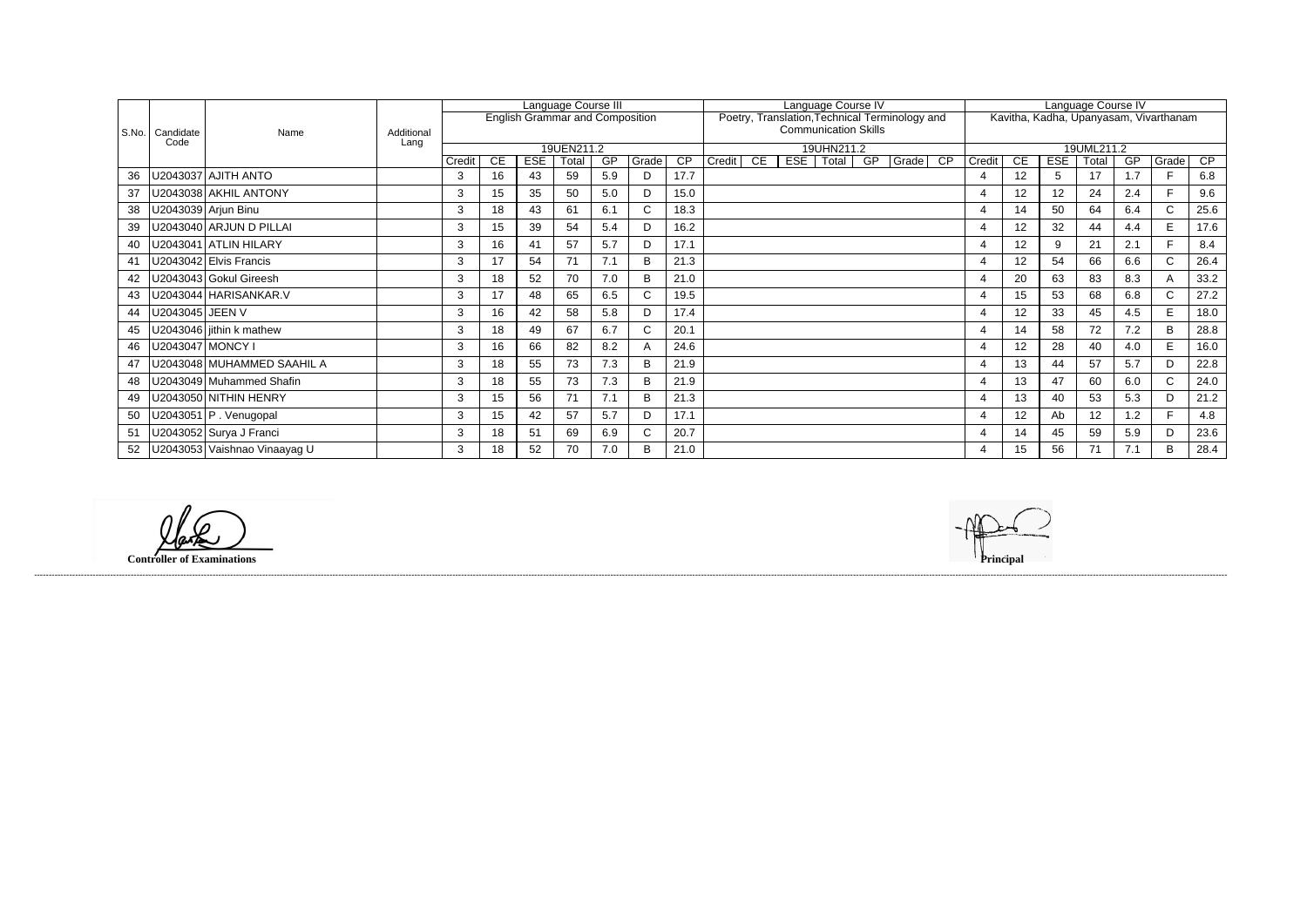|                                    |                    |                                 | <b>Foundation Course II</b> |               |                 |                                   |          |     |                |      |                |                 |                        | <b>Core Course III</b> |     |              |                                      | Core Course IV |                 |                |          |     |              |      |  |  |  |  |
|------------------------------------|--------------------|---------------------------------|-----------------------------|---------------|-----------------|-----------------------------------|----------|-----|----------------|------|----------------|-----------------|------------------------|------------------------|-----|--------------|--------------------------------------|----------------|-----------------|----------------|----------|-----|--------------|------|--|--|--|--|
| $ $ S.No. $ $<br>Candidate<br>Code |                    |                                 |                             |               |                 | <b>Informatics and Cyber Laws</b> |          |     |                |      |                |                 | Financial Accounting - |                        |     |              | <b>Business Regulatory Framework</b> |                |                 |                |          |     |              |      |  |  |  |  |
|                                    |                    | Name                            | Additional                  |               |                 |                                   |          |     |                |      |                |                 |                        |                        |     |              |                                      |                |                 |                |          |     |              |      |  |  |  |  |
|                                    |                    |                                 | Lang                        |               |                 |                                   | 19UCC221 |     |                |      |                |                 |                        | 19UCC241               |     |              |                                      |                |                 |                | 19UCC242 |     |              |      |  |  |  |  |
|                                    |                    |                                 |                             | Credit        | CE              | <b>ESE</b>                        | Total    | GP  | Grade          | CP   | Credit         | CE              | <b>ESE</b>             | Total                  | GP  | Grade        | CP                                   | Credit         | CE              | <b>ESE</b>     | Total    | GP  | Grade        | CP   |  |  |  |  |
| $\overline{1}$                     |                    | U2043001 AISWARYA L             |                             | 3             | 17              | 46                                | 63       | 6.3 | C              | 18.9 | 3              | 18              | 44                     | 62                     | 6.2 | $\mathsf{C}$ | 18.6                                 | 3              | 15              | 19             | 34       | 3.4 | F            | 10.2 |  |  |  |  |
| $\overline{2}$                     | U2043002 Ancy Joy  |                                 |                             | 3             | 14              | 39                                | 53       | 5.3 | D              | 15.9 | 3              | 14              | 14                     | 28                     | 2.8 | $\mathsf{F}$ | 8.4                                  | 3              | 14              | 14             | 28       | 2.8 | F.           | 8.4  |  |  |  |  |
| 3                                  | U2043003 ASNA N    |                                 |                             | 3             | 13              | 44                                | 57       | 5.7 | D              | 17.1 | 3              | 13              | 21                     | 34                     | 3.4 | F            | 10.2                                 | 3              | 13              | 28             | 41       | 4.1 | E            | 12.3 |  |  |  |  |
| 4                                  |                    | U2043004 JABEEN S JAHANGEER     |                             | 3             | 15              | 45                                | 60       | 6.0 | C              | 18.0 | 3              | 15              | 30                     | 45                     | 4.5 | $\mathsf E$  | 13.5                                 | $\mathbf{3}$   | 15              | 41             | 56       | 5.6 | D            | 16.8 |  |  |  |  |
| 5                                  |                    | U2043005 PREETHI                |                             | 3             | 19              | 39                                | 58       | 5.8 | D              | 17.4 | 3              | 19              | 48                     | 67                     | 6.7 | $\mathsf{C}$ | 20.1                                 | 3              | 16              | 47             | 63       | 6.3 | $\mathsf{C}$ | 18.9 |  |  |  |  |
| 6                                  |                    | U2043006 UTHARA S PRAKASH       |                             | 3             | 17              | 45                                | 62       | 6.2 | С              | 18.6 | 3              | 17              | 45                     | 62                     | 6.2 | C            | 18.6                                 | 3              | 16              | 45             | 61       | 6.1 | $\mathsf{C}$ | 18.3 |  |  |  |  |
| $\overline{7}$                     |                    | U2043007 AL-AMEEN. A.N          |                             | 3             | 13              | 36                                | 49       | 4.9 | E              | 14.7 | 3              | 13              | 13                     | 26                     | 2.6 | E            | 7.8                                  | 3              | 13              | 14             | 27       | 2.7 | F            | 8.1  |  |  |  |  |
| 8                                  | U2043008   Alan s  |                                 |                             | 3             | 15              | 50                                | 65       | 6.5 | С              | 19.5 | 3              | 13              | 11                     | 24                     | 2.4 | E            | 7.2                                  | 3              | 14              | 40             | 54       | 5.4 | D            | 16.2 |  |  |  |  |
| 9                                  |                    | U2043009 JITHIN JUSTIN          |                             | 3             | 12              | 28                                | 40       | 4.0 | E              | 12.0 | 3              | 12              | 11                     | 23                     | 2.3 | $\mathsf{F}$ | 6.9                                  | $\mathbf{3}$   | 12              | $\overline{7}$ | 19       | 1.9 | F.           | 5.7  |  |  |  |  |
| 10                                 | U2043010 JOYAL J   |                                 |                             | 3             | 12 <sub>2</sub> | 20                                | 32       | 3.2 | Е              | 9.6  | 3              | 12              | 10 <sup>°</sup>        | 22                     | 2.2 | F            | 6.6                                  | 3              | 12 <sub>2</sub> | 3              | 15       | 1.5 | F            | 4.5  |  |  |  |  |
| 11                                 |                    | U2043011 NAVANEETH KANNAN T S   |                             | 3             | 12              | 0                                 | 12       | 1.2 | $\blacksquare$ | 3.6  | 3              | 13              | 3                      | 16                     | 1.6 | F            | 4.8                                  | 3              | 12              | 5              | 17       | 1.7 | F.           | 5.1  |  |  |  |  |
| 12 <sub>2</sub>                    |                    | U2043012 ABHIRAMY S             |                             | 3             | 20              | 63                                | 83       | 8.3 |                | 24.9 | 3              | 20              | 60                     | 80                     | 8.0 | A            | 24.0                                 | 3              | 20              | 66             | 86       | 8.6 | A            | 25.8 |  |  |  |  |
|                                    |                    | U2043013 ALEENA XAVIER          |                             | 3             | 14              | 22                                | 36       | 3.6 |                | 10.8 | 3              | 13              | 4                      | 17                     | 1.7 | E            | 5.1                                  | 3              | 14              | 22             | 36       | 3.6 | F.           | 10.8 |  |  |  |  |
| 14                                 |                    | U2043014 ALEESHA N              |                             | 3             | 14              | 33                                | 47       | 4.7 | E              | 14.1 | 3              | 15              | 14                     | 29                     | 2.9 | F            | 8.7                                  | $\mathbf{3}$   | 15              | 37             | 52       | 5.2 | D            | 15.6 |  |  |  |  |
| 15                                 | U2043015 Alimi N   |                                 |                             | 3             | 15              | 40                                | 55       | 5.5 | D              | 16.5 | 3              | 15              | 35                     | 50                     | 5.0 | D            | 15.0                                 | 3              | 15              | 38             | 53       | 5.3 | D            | 15.9 |  |  |  |  |
| 16                                 | U2043016   AMINA A |                                 |                             | 3             | 15              | 52                                | 67       | 6.7 | C              | 20.1 | 3              | 16              | 52                     | 68                     | 6.8 | C            | 20.4                                 | 3              | 16              | 55             | 71       | 7.1 | B            | 21.3 |  |  |  |  |
| 17                                 |                    | U2043017 ASHNA ANZAR            |                             | 3             | 15              | 33                                | 48       | 4.8 | E              | 14.4 | 3              | 13              | 16                     | 29                     | 2.9 | E            | 8.7                                  | 3              | 13              | 28             | 41       | 4.1 | E            | 12.3 |  |  |  |  |
| 18                                 | U2043018 BINSY B   |                                 |                             | 3             | 14              | 32                                | 46       | 4.6 | E              | 13.8 | 3              | 13              | 11                     | 24                     | 2.4 | E            | 7.2                                  | 3              | 13              | 9              | 22       | 2.2 | F.           | 6.6  |  |  |  |  |
| 19                                 |                    | U2043019 Divya Jaffet           |                             | 3             | 13              | 11                                | 24       | 2.4 |                | 7.2  | 3              | 13              | 8                      | 21                     | 2.1 | $\mathsf{F}$ | 6.3                                  | $\mathbf{3}$   | 13              | 3              | 16       | 1.6 | F.           | 4.8  |  |  |  |  |
| 20                                 |                    | U2043020 JAYALEKSHMI A          |                             | 3             | 14              | 42                                | 56       | 5.6 | D              | 16.8 | 3              | 15              | 32                     | 47                     | 4.7 | E            | 14.1                                 | 3              | 13 <sup>2</sup> | 40             | 53       | 5.3 | D            | 15.9 |  |  |  |  |
| 21                                 |                    | U2043021   KANCHANA M R         |                             | 3             | 13              | 50                                | 63       | 6.3 | C              | 18.9 | 3              | 12              | 42                     | 54                     | 5.4 | D            | 16.2                                 | 3              | 13              | 28             | 41       | 4.1 | E            | 12.3 |  |  |  |  |
| 22                                 |                    | U2043023 Nandana J S            |                             | 3             | 13              | 40                                | 53       | 5.3 | D              | 15.9 | 3              | 17              | 46                     | 63                     | 6.3 | $\mathsf{C}$ | 18.9                                 | 3              | 13              | 35             | 48       | 4.8 | E            | 14.4 |  |  |  |  |
| 23                                 |                    | U2043024 Peneena Celin Paul     |                             | 3             | 16              | 63                                | 79       | 7.9 | B              | 23.7 | 3              | 16              | 60                     | 76                     | 7.6 | B            | 22.8                                 | 3              | 16              | 57             | 73       | 7.3 | B            | 21.9 |  |  |  |  |
| 24                                 |                    | U2043025 RAHANA S               |                             | 3             | 13              | 42                                | 55       | 5.5 | D              | 16.5 | 3              | 13              | 30                     | 43                     | 4.3 | $\mathsf E$  | 12.9                                 | $\sqrt{3}$     | 13              | 45             | 58       | 5.8 | D            | 17.4 |  |  |  |  |
| 25                                 |                    | U2043026 Sandra Maria Alexander |                             | $\mathcal{R}$ | 13              | 39                                | 52       | 5.2 | D.             | 15.6 | 3              | 12 <sup>°</sup> | 15                     | 27                     | 2.7 | Е            | R <sub>1</sub>                       | 3              | 13              | 21             | 34       | 3.4 | E.           | 10.2 |  |  |  |  |
| 26                                 |                    | U2043027 SANIYA BERNABAS        |                             | 3             | 15              | 36                                | 51       | 5.1 | D              | 15.3 | 3              | 16              | 36                     | 52                     | 5.2 | D            | 15.6                                 | 3              | 15              | 36             | 51       | 5.1 | D            | 15.3 |  |  |  |  |
| 27                                 |                    | U2043028 SANSHEL JOSHUA         |                             | 3             | 14              | 40                                | 54       | 5.4 | D              | 16.2 | 3              | 14              | 40                     | 54                     | 5.4 | D            | 16.2                                 | 3              | 13              | 32             | 45       | 4.5 | E            | 13.5 |  |  |  |  |
| 28                                 |                    | U2043029 SANTIA S               |                             | 3             | 12              | 13                                | 25       | 2.5 |                | 7.5  | 3              | 12              | 30                     | 42                     | 4.2 | E.           | 12.6                                 | 3              | 12              | 11             | 23       | 2.3 | F.           | 6.9  |  |  |  |  |
| 29                                 |                    | U2043030 SUBINA SALIM           |                             | 3             | 12              | 17                                | 29       | 2.9 |                | 8.7  | 3              | 13              | $\overline{7}$         | 20                     | 2.0 | $\mathsf F$  | 6.0                                  | $\mathbf{3}$   | 13              | 17             | 30       | 3.0 | F.           | 9.0  |  |  |  |  |
| 30                                 |                    | U2043031 TESSY WILLIAM          |                             | 3             | 17              | 55                                | 72       | 7.2 | B              | 21.6 | 3              | 16              | 38                     | 54                     | 5.4 | D            | 16.2                                 | 3              | 17              | 60             | 77       | 7.7 | B            | 23.1 |  |  |  |  |
| 31                                 |                    | U2043032 THERESA J              |                             | 3             | 14              | 31                                | 45       | 4.5 |                | 13.5 | 3              | 12              | 30                     | 42                     | 4.2 | Е            | 12.6                                 | 3              | 14              | 35             | 49       | 4.9 | E.           | 14.7 |  |  |  |  |
| 32                                 |                    | U2043033 TRIPTA MOHAN S         |                             | 3             | 16              | 46                                | 62       | 6.2 | C              | 18.6 | 3              | 17              | 60                     | 77                     | 7.7 | B            | 23.1                                 | 3              | 15              | 53             | 68       | 6.8 | $\mathsf{C}$ | 20.4 |  |  |  |  |
| 33                                 |                    | U2043034 AARON CHRISTOPHER      |                             | 3             | 12              | 13                                | 25       | 2.5 |                | 7.5  | 3              | 13              | 6                      | 19                     | 1.9 | F            | 5.7                                  | 3              | 12              |                | 13       | 1.3 | F.           | 3.9  |  |  |  |  |
| 34                                 |                    | U2043035 Abhay Joe David        |                             | 3             | 12              | 14                                | 26       | 2.6 |                | 7.8  | 3              | 12              |                        | 16                     | 1.6 | F.           | 4.8                                  | $\mathbf{3}$   | 12              | 4              | 16       | 1.6 | F.           | 4.8  |  |  |  |  |
| 35                                 |                    | U2043036 Adwaidh Umashankar     |                             | 3             | 14              | 51                                | 65       | 6.5 | C.             | 19.5 | 3 <sup>1</sup> | 16              | 34                     | 50                     | 5.0 | D            | 15.0                                 | 3              | 14              | 40             | 54       | 5.4 | D            | 16.2 |  |  |  |  |

**Controller of Examinations Principal**

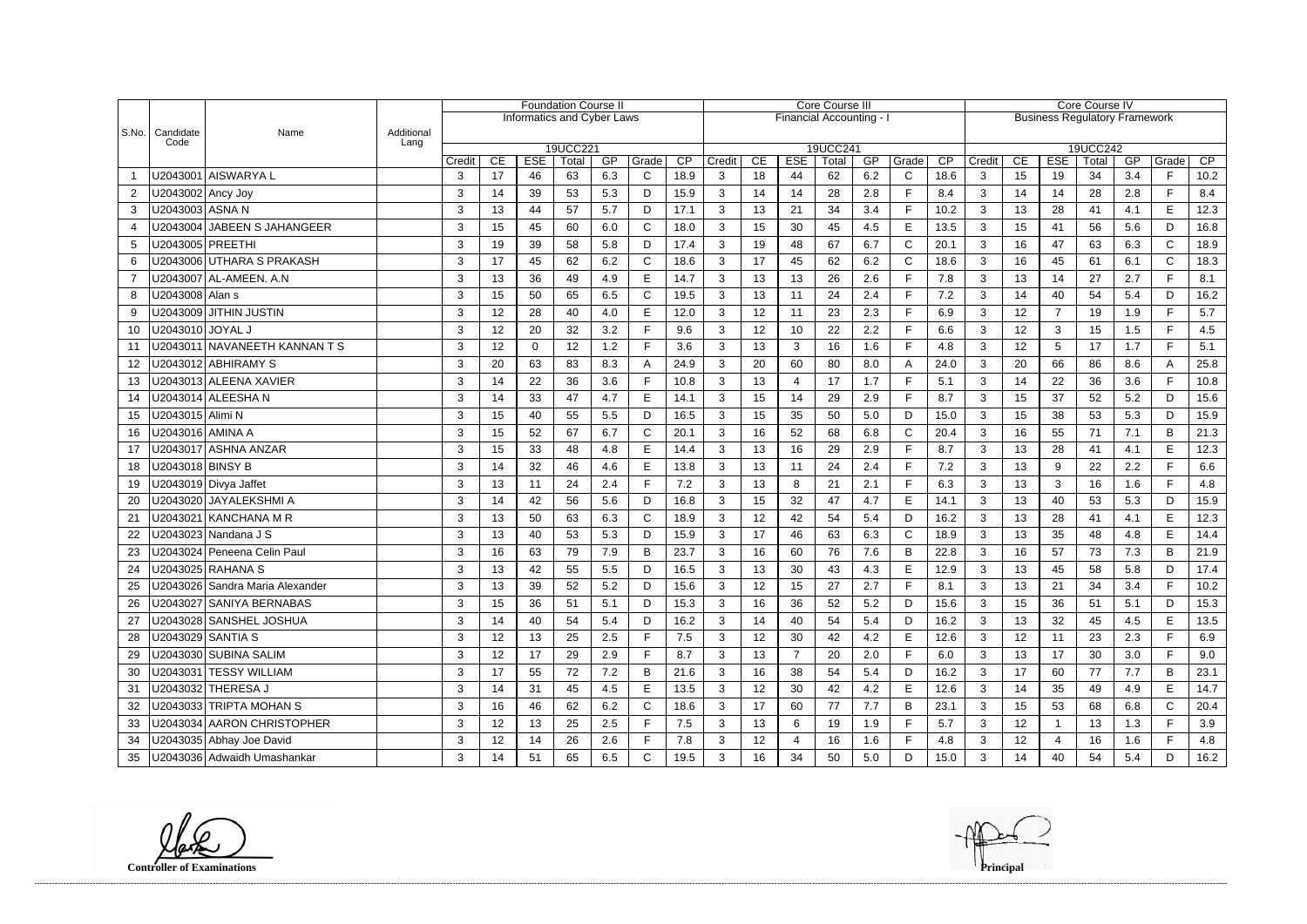|         |                   |                              |            |        |           |            | <b>Foundation Course II</b> |     |       |      |        |    |            | Core Course III          |           |              |      |        |                 |                | Core Course IV                       |     |              |      |
|---------|-------------------|------------------------------|------------|--------|-----------|------------|-----------------------------|-----|-------|------|--------|----|------------|--------------------------|-----------|--------------|------|--------|-----------------|----------------|--------------------------------------|-----|--------------|------|
|         |                   |                              |            |        |           |            | Informatics and Cyber Laws  |     |       |      |        |    |            | Financial Accounting - I |           |              |      |        |                 |                | <b>Business Regulatory Framework</b> |     |              |      |
| l S.No. | Candidate<br>Code | Name                         | Additional |        |           |            |                             |     |       |      |        |    |            |                          |           |              |      |        |                 |                |                                      |     |              |      |
|         |                   |                              | Lang       |        |           |            | 19UCC221                    |     |       |      |        |    |            | 19UCC241                 |           |              |      |        |                 |                | 19UCC242                             |     |              |      |
|         |                   |                              |            | Credit | <b>CE</b> | <b>ESE</b> | Total                       | GP  | Grade | CP   | Credit | CE | <b>ESE</b> | Total                    | <b>GP</b> | Grade        | CP   | Credit | <b>CE</b>       | <b>ESE</b>     | Гоtal                                | GP  | Grade        | CP   |
| 36      |                   | J2043037 AJITH ANTO          |            | 3      | 12        | 22         | 34                          | 3.4 |       | 10.2 |        | 12 |            | 16                       | 1.6       | F            | 4.8  | 3      | 12 <sub>2</sub> | 9              | 21                                   | 2.1 |              | 6.3  |
| 37      |                   | U2043038 AKHIL ANTONY        |            | 3      | 12        | 18         | 30                          | 3.0 |       | 9.0  | 3      | 13 |            | 17                       | 1.7       | Е            | 5.1  | 3      | 12 <sub>2</sub> | $\overline{4}$ | 16                                   | 1.6 | E            | 4.8  |
| 38      |                   | U2043039 Arjun Binu          |            | 3      | 13        | 40         | 53                          | 5.3 | D     | 15.9 | 3      | 13 | 18         | 31                       | 3.1       | Е            | 9.3  | 3      | 13              | 35             | 48                                   | 4.8 | E            | 14.4 |
| 39      |                   | U2043040 ARJUN D PILLAI      |            | 3      | 12        | 34         | 46                          | 4.6 |       | 13.8 | 3      | 12 | 12         | 24                       | 2.4       |              | 7.2  | 3      | 12              | 32             | 44                                   | 4.4 | E            | 13.2 |
| 40      |                   | J2043041 ATLIN HILARY        |            | 3      | 14        | 18         | 32                          | 3.2 |       | 9.6  | 3      | 13 |            | 20                       | 2.0       | E            | 6.0  | 3      | 15              | $\overline{4}$ | 19                                   | 1.9 | F.           | 5.7  |
| 41      |                   | U2043042 Elvis Francis       |            | 3      | 13        | 39         | 52                          | 5.2 | D     | 15.6 | 3      | 13 | 16         | 29                       | 2.9       | E            | 8.7  | 3      | 12 <sub>2</sub> | 67             | 79                                   | 7.9 | B            | 23.7 |
| 42      |                   | J2043043 Gokul Gireesh       |            | 3      | 20        | 49         | 69                          | 6.9 | C.    | 20.7 | 3      | 19 | 32         | 51                       | 5.1       | D            | 15.3 | 3      | 20              | 55             | 75                                   | 7.5 | B            | 22.5 |
|         |                   | U2043044 HARISANKAR.V        |            | 3      | 17        | 38         | 55                          | 5.5 |       | 16.5 | 3      | 19 | 43         | 62                       | 6.2       | $\mathsf{C}$ | 18.6 | 3      | 16              | 34             | 50                                   | 5.0 | D            | 15.0 |
| 44      | J2043045   JEEN V |                              |            | 3      | 12        | 29         | 41                          | 4.1 | E.    | 12.3 | 3      | 13 | 13         | 26                       | 2.6       | F            | 7.8  | 3      | 12 <sub>2</sub> | 19             | 31                                   | 3.1 | E            | 9.3  |
| 45      |                   | U2043046 jithin k mathew     |            | 3      | 17        | 40         | 57                          | 5.7 | D     | 17.1 | 3      | 15 | 40         | 55                       | 5.5       | D            | 16.5 | 3      | 15 <sub>1</sub> | 46             | 61                                   | 6.1 | C.           | 18.3 |
| 46      |                   | J2043047   MONCY I           |            | 3      | 12        | 29         | 41                          | 4.1 | E     | 12.3 |        | 12 |            | 16                       | 1.6       |              | 4.8  | 3      | 12 <sup>°</sup> | 10             | 22                                   | 2.2 |              | 6.6  |
| 47      |                   | U2043048 MUHAMMED SAAHIL A   |            | 3      | 14        | 44         | 58                          | 5.8 | D     | 17.4 |        | 15 | 30         | 45                       | 4.5       | E.           | 13.5 | 3      | 13              | 51             | 64                                   | 6.4 | $\mathsf{C}$ | 19.2 |
| 48      |                   | U2043049 Muhammed Shafin     |            | 3      | 14        | 48         | 62                          | 6.2 | ⌒     | 18.6 |        | 14 | 32         | 46                       | 4.6       | E            | 13.8 | 3      | 13              | 50             | 63                                   | 6.3 | $\mathsf{C}$ | 18.9 |
| 49      |                   | J2043050 NITHIN HENRY        |            | 3      | 15        | 30         | 45                          | 4.5 | E.    | 13.5 | 3      | 14 | 22         | 36                       | 3.6       | E            | 10.8 | 3      | 15 <sub>1</sub> | 46             | 61                                   | 6.1 | $\mathsf{C}$ | 18.3 |
| 50      |                   | U2043051 P . Venugopal       |            | 3      | 12        | 3          | 15                          | 1.5 |       | 4.5  | 3      | 12 | Ab         | 12                       | 1.2       |              | 3.6  | 3      | 12 <sup>°</sup> |                | 13                                   | 1.3 | F.           | 3.9  |
| 51      |                   | U2043052 Surya J Franci      |            | 3      | 15        | 35         | 50                          | 5.0 | D     | 15.0 | 3      | 15 | 22         | 37                       | 3.7       | Е            | 11.1 | 3      | 15 <sub>1</sub> | 45             | 60                                   | 6.0 | $\mathsf{C}$ | 18.0 |
| 52      |                   | U2043053 Vaishnao Vinaayag U |            | 3      | 16        | 42         | 58                          | 5.8 |       | 17.4 | 3      | 16 | 32         | 48                       | 4.8       | E            | 14.4 | 3      | 14              | 43             | 57                                   | 5.7 | D            | 17.1 |

**Controller of Examinations Principal**

llake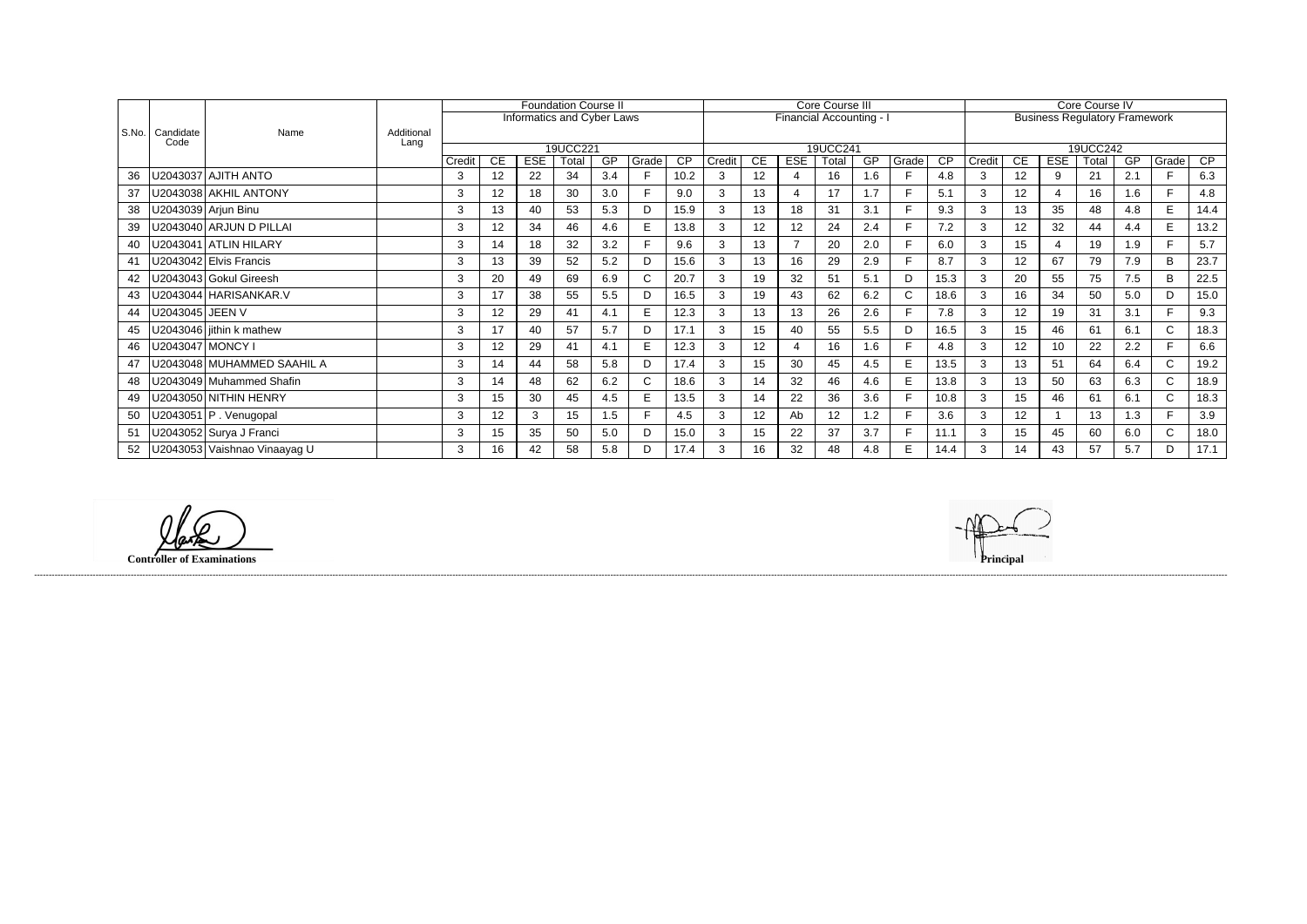|                |                   |                                 |                    |        |    |                 | <b>Complementary Course II</b> |     |             |      |                          |                          |              |               |
|----------------|-------------------|---------------------------------|--------------------|--------|----|-----------------|--------------------------------|-----|-------------|------|--------------------------|--------------------------|--------------|---------------|
|                |                   |                                 |                    |        |    |                 | <b>Business Mathematics</b>    |     |             |      |                          |                          |              |               |
| S.No.          | Candidate<br>Code | Name                            | Additional<br>Lang |        |    |                 |                                |     |             |      | Total                    | <b>SCPA</b>              | Grade        | Result        |
|                |                   |                                 |                    | Credit | CE | <b>ESE</b>      | 19UCC231<br>Total              | GP  | Grade       | CP   |                          |                          |              |               |
| -1             |                   | U2043001 AISWARYA L             |                    | 3      | 16 | 36              | 52                             | 5.2 | D           | 15.6 | $\sim$                   | $\mathbf{r}$             | F            | <b>FAILED</b> |
| $\overline{2}$ | U2043002 Ancy Joy |                                 |                    | 3      | 14 | 8               | 22                             | 2.2 | F           | 6.6  | $\blacksquare$           | $\blacksquare$           | F            | <b>FAILED</b> |
| 3              | U2043003 ASNA N   |                                 |                    | 3      | 12 | 5               | 17                             | 1.7 | F           | 5.1  |                          |                          | F            | <b>FAILED</b> |
| 4              |                   | U2043004 JABEEN S JAHANGEER     |                    | 3      | 15 | 32              | 47                             | 4.7 | E           | 14.1 | 107.1                    | 5.64                     | D            | PASSED        |
| 5              | U2043005 PREETHI  |                                 |                    | 3      | 20 | 69              | 89                             | 8.9 | A           | 26.7 | 131.8                    | 6.94                     | C            | PASSED        |
| 6              |                   | U2043006 UTHARA S PRAKASH       |                    | 3      | 16 | 48              | 64                             | 6.4 | $\mathsf C$ | 19.2 | 122.3                    | 6.44                     | $\mathsf{C}$ | PASSED        |
| $\overline{7}$ |                   | U2043007 AL-AMEEN. A.N          |                    | 3      | 12 | 3               | 15                             | 1.5 | F           | 4.5  | $\blacksquare$           | $\blacksquare$           | F            | <b>FAILED</b> |
| 8              | U2043008 Alan s   |                                 |                    | 3      | 15 | 44              | 59                             | 5.9 | D           | 17.7 | $\blacksquare$           | $\sim$                   | F            | <b>FAILED</b> |
| 9              |                   | U2043009 JITHIN JUSTIN          |                    | 3      | 12 | 16              | 28                             | 2.8 | F           | 8.4  | $\overline{\phantom{a}}$ | $\blacksquare$           | F            | <b>FAILED</b> |
| 10             | U2043010 JOYAL J  |                                 |                    | 3      | 11 | 18              | 29                             | 2.9 | F           | 8.7  | $\blacksquare$           |                          | F            | <b>FAILED</b> |
| 11             |                   | U2043011 NAVANEETH KANNAN T S   |                    | 3      | 10 | $6\phantom{1}6$ | 16                             | 1.6 | F           | 4.8  |                          |                          | F            | <b>FAILED</b> |
| 12             |                   | U2043012 ABHIRAMY S             |                    | 3      | 20 | 45              | 65                             | 6.5 | C           | 19.5 | 148.2                    | 7.80                     | B            | <b>PASSED</b> |
| 13             |                   | U2043013 ALEENA XAVIER          |                    | 3      | 13 | 13              | 26                             | 2.6 | F           | 7.8  |                          |                          | F            | <b>FAILED</b> |
| 14             |                   | U2043014 ALEESHA N              |                    | 3      | 16 | 30              | 46                             | 4.6 | E           | 13.8 |                          |                          | F            | <b>FAILED</b> |
| 15             | U2043015 Alimi N  |                                 |                    | 3      | 18 | 44              | 62                             | 6.2 | C           | 18.6 | 109.4                    | 5.76                     | D            | <b>PASSED</b> |
| 16             | U2043016 AMINA A  |                                 |                    | 3      | 16 | 35              | 51                             | 5.1 | D           | 15.3 | 124.5                    | 6.55                     | $\mathsf C$  | PASSED        |
| 17             |                   | U2043017 ASHNA ANZAR            |                    | 3      | 16 | 23              | 39                             | 3.9 | F           | 11.7 | $\blacksquare$           | $\blacksquare$           | F            | <b>FAILED</b> |
| 18             | U2043018 BINSY B  |                                 |                    | 3      | 13 | 18              | 31                             | 3.1 | F           | 9.3  | $\blacksquare$           | $\sim$                   | F            | <b>FAILED</b> |
| 19             |                   | U2043019 Divya Jaffet           |                    | 3      | 12 | 3               | 15                             | 1.5 | F           | 4.5  |                          |                          | F            | <b>FAILED</b> |
| 20             |                   | U2043020 JAYALEKSHMI A          |                    | 3      | 14 | 30              | 44                             | 4.4 | E           | 13.2 | 106.8                    | 5.62                     | D            | <b>PASSED</b> |
| 21             |                   | U2043021 KANCHANA M R           |                    | 3      | 13 | 32              | 45                             | 4.5 | E           | 13.5 | 106.5                    | 5.61                     | D            | PASSED        |
| 22             |                   | U2043023 Nandana J S            |                    | 3      | 17 | 58              | 75                             | 7.5 | B           | 22.5 | 123.1                    | 6.48                     | $\mathsf{C}$ | PASSED        |
| 23             |                   | U2043024 Peneena Celin Paul     |                    | 3      | 18 | 58              | 76                             | 7.6 | В           | 22.8 | 140.6                    | 7.40                     | B            | PASSED        |
| 24             |                   | U2043025 RAHANA S               |                    | 3      | 14 | 32              | 46                             | 4.6 | E           | 13.8 | 111.7                    | 5.88                     | D            | PASSED        |
| 25             |                   | U2043026 Sandra Maria Alexander |                    | 3      | 16 | 15              | 31                             | 3.1 | F           | 9.3  |                          | $\overline{\phantom{a}}$ | F            | <b>FAILED</b> |
| 26             |                   | U2043027 SANIYA BERNABAS        |                    | 3      | 16 | 28              | 44                             | 4.4 | E           | 13.2 | 103.8                    | 5.46                     | D            | <b>PASSED</b> |
| 27             |                   | U2043028 SANSHEL JOSHUA         |                    | 3      | 13 | 24              | 37                             | 3.7 | F           | 11.1 | $\blacksquare$           | $\blacksquare$           | F            | <b>FAILED</b> |
| 28             |                   | U2043029 SANTIA S               |                    | 3      | 13 | 22              | 35                             | 3.5 | F           | 10.5 | $\blacksquare$           |                          | F            | <b>FAILED</b> |
| 29             |                   | U2043030 SUBINA SALIM           |                    | 3      | 14 | 14              | 28                             | 2.8 | F           | 8.4  | $\blacksquare$           | $\overline{a}$           | F            | <b>FAILED</b> |
| 30             |                   | U2043031 TESSY WILLIAM          |                    | 3      | 16 | 35              | 51                             | 5.1 | D           | 15.3 | 130.8                    | 6.88                     | С            | PASSED        |
| 31             |                   | U2043032 THERESA J              |                    | 3      | 17 | 33              | 50                             | 5.0 | D           | 15.0 | 98.4                     | 5.18                     | D            | PASSED        |
| 32             |                   | U2043033 TRIPTA MOHAN S         |                    | 3      | 20 | 69              | 89                             | 8.9 | A           | 26.7 | 133.3                    | 7.02                     | B            | PASSED        |
| 33             |                   | U2043034 AARON CHRISTOPHER      |                    | 3      | 8  | 5               | 13                             | 1.3 | F           | 3.9  |                          |                          | F            | <b>FAILED</b> |
| 34             |                   | U2043035 Abhay Joe David        |                    | 3      | 5  | 5               | 10                             | 1.0 | F           | 3.0  | $\blacksquare$           | $\blacksquare$           | F            | <b>FAILED</b> |
| 35             |                   | U2043036 Adwaidh Umashankar     |                    | 3      | 12 | 25              | 37                             | 3.7 | F           | 11.1 | $\blacksquare$           | $\blacksquare$           | F            | <b>FAILED</b> |

**Controller of Examinations**